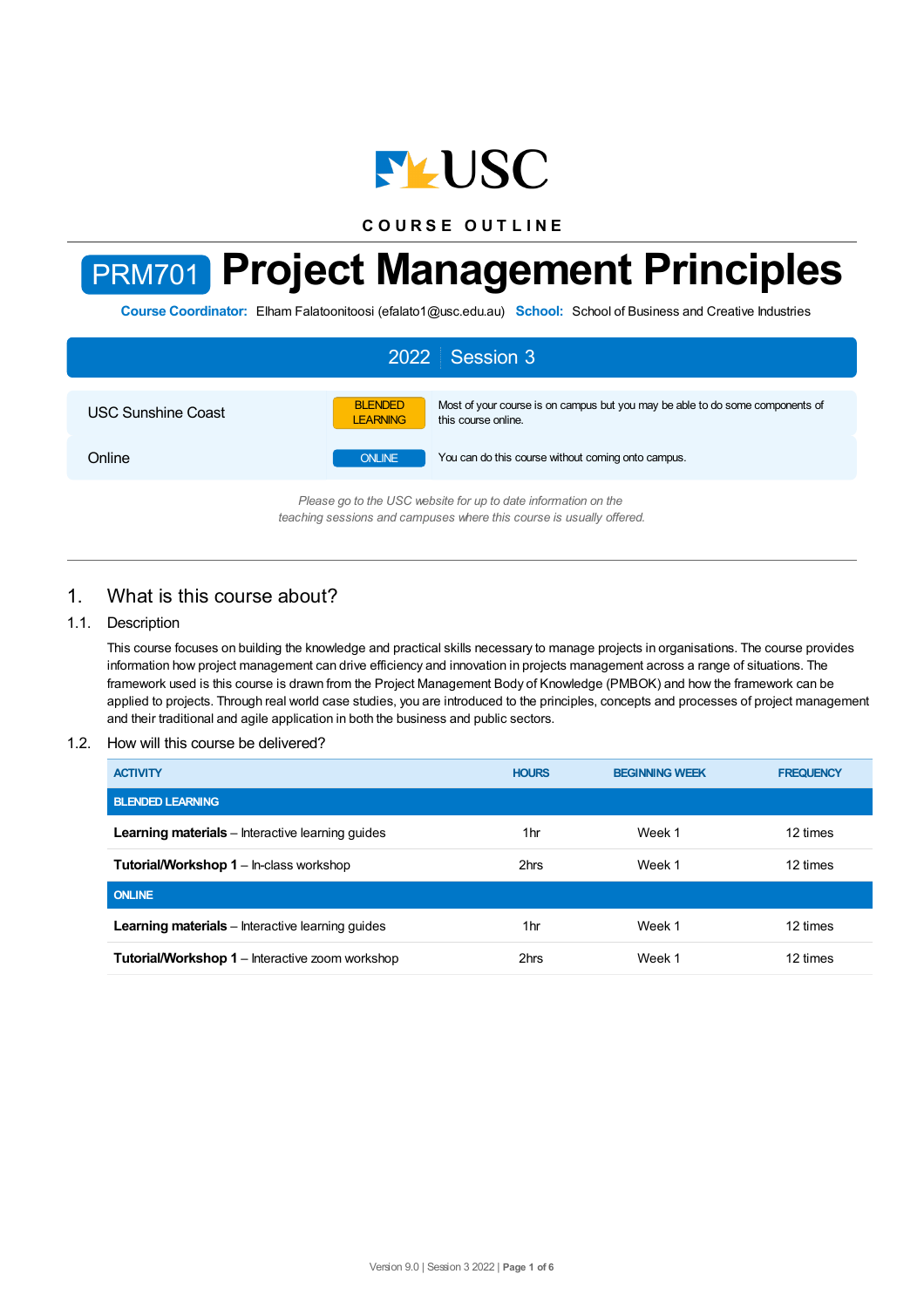# 1.3. Course Topics

Introduction to project management, project selection and prioritisation.

Organisational capability: Structure, culture and roles

Chartering projects.

Stakeholder analysis and communication planning

Scope planning

Scheduling projects

Resourcing and budgeting projects

Project risk management

Project quality planning and project kick off

Project supply chain management

Leading and managing project teams

Determining project progress and results Finish the project and realising benefits

# 2. What level is this course?

## 700 Level (Specialised)

Demonstrating a specialised body of knowledge and set of skills for professional practice or further learning. Advanced application of knowledge and skills in unfamiliar contexts.

# 3. What is the unit value of this course?

12 units

# 4. How does this course contribute to my learning?

| <b>COURSE LEARNING OUTCOMES</b>                                   |                                                                                                                                                 | <b>GRADUATE QUALITIES MAPPING</b>                                      | PROFESSIONAL STANDARD MAPPING                                   |  |
|-------------------------------------------------------------------|-------------------------------------------------------------------------------------------------------------------------------------------------|------------------------------------------------------------------------|-----------------------------------------------------------------|--|
| On successful completion of this course, you<br>should be able to |                                                                                                                                                 | Completing these tasks successfully will<br>contribute to you becoming | Association to Advance Collegiate Schools of<br><b>Business</b> |  |
|                                                                   | Critically analyse information and tools<br>related to recent developments in project<br>management and project lifecycle.                      | Knowledgeable<br>Creative and critical thinker                         |                                                                 |  |
| $\overline{2}$                                                    | Design, plan and define scope for a new<br>project for authorisation.                                                                           | Knowledgeable<br>Empowered                                             |                                                                 |  |
| $\left(3\right)$                                                  | Effectively participate in a project team<br>to achieve project objectives and<br>balance project constraints.                                  | Knowledgeable<br>Engaged                                               |                                                                 |  |
|                                                                   | Communicate to justify and interpret<br>methodologies, conclusions and<br>professional decisions to specialist and<br>non-specialist audiences. | Creative and critical thinker<br>Engaged                               | PC1 - Communication                                             |  |
| (5)                                                               | Demonstrate digital literacy skills for<br>communication and information sharing<br>in a business context.                                      | Engaged                                                                |                                                                 |  |

# 5. Am Ieligible to enrol in this course?

Refer to the USC [Glossary](https://www.usc.edu.au/about/policies-and-procedures/glossary-of-terms-for-policy-and-procedures) of terms for definitions of "pre-requisites, co-requisites and anti-requisites".

5.1. Pre-requisites

Enrolled in any PGRD Program or (enrolled in Program SC410 or SC411 and 280 units completed towards this Program)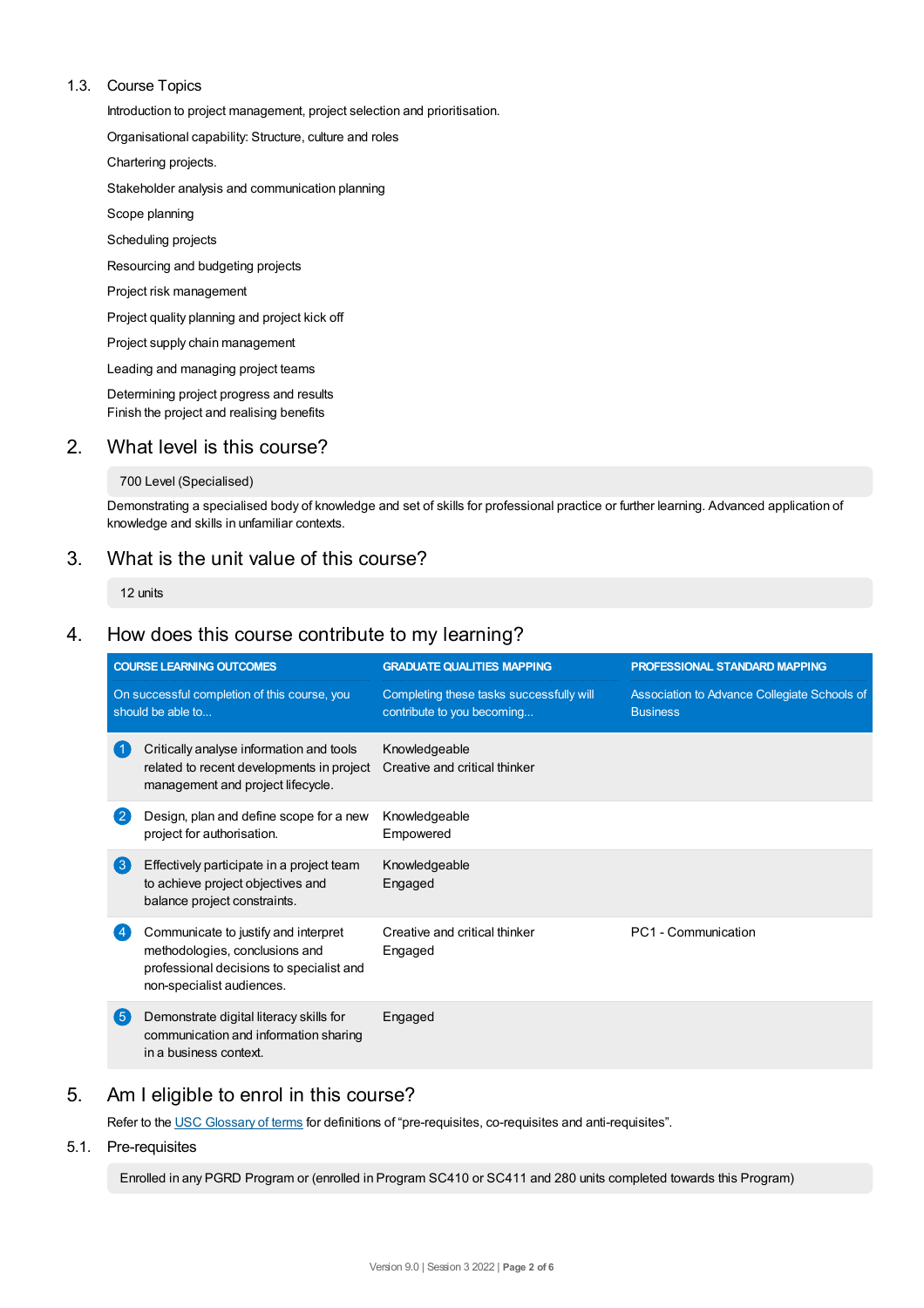## 5.2. Co-requisites

Not applicable

# 5.3. Anti-requisites

Not applicable

5.4. Specific assumed prior knowledge and skills (where applicable) Competent English language skills for oral and written work.

# 6. How am Igoing to be assessed?

# 6.1. Grading Scale

## Standard Grading (GRD)

High Distinction (HD), Distinction (DN), Credit (CR), Pass (PS), Fail (FL).

# 6.2. Details of early feedback on progress

Formative online quizzes are available each week from week one. Feedback is available after submission for the student to gauge their understanding of weekly teaching objectives.

# 6.3. Assessment tasks

| <b>DELIVERY</b><br><b>MODE</b> | <b>TASK</b><br>NO. | <b>ASSESSMENT</b><br><b>PRODUCT</b> | <b>INDIVIDUAL</b><br><b>OR GROUP</b> | <b>WEIGHTING</b><br>$\%$ | <b>WHAT IS THE</b><br><b>DURATION /</b><br>LENGTH? | <b>WHEN SHOULD I</b><br><b>SUBMIT?</b> | <b>WHERE SHOULD I</b><br><b>SUBMIT IT?</b>               |
|--------------------------------|--------------------|-------------------------------------|--------------------------------------|--------------------------|----------------------------------------------------|----------------------------------------|----------------------------------------------------------|
| All                            | 1                  | Plan                                | Individual                           | 40%                      | 3,000 words                                        | Week 3                                 | Online Assignment<br>Submission with<br>plagiarism check |
| All                            | 2                  | Examination                         | Individual                           | 60%                      | 2 hours                                            | Week 7                                 | Online Assignment<br>Submission with<br>plagiarism check |

## **All - Assessment Task 1:** Defining, chartering and communicating a project

| <b>GOAL:</b>     | You will demonstrate advanced analysis skills in determining and discussing selected components of a project plan.<br>This task is being used for measuring assurance of learning towards Association to Advance Collegiate Schools of<br>Business (AACSB) accreditation. The following Program Learning Objectives will be assessed: Program Learning<br>Objective 1.3 - Demonstrate digital literacy skills for communication and information sharing in a business context. |                                                                                                                            |                                     |  |  |  |  |
|------------------|--------------------------------------------------------------------------------------------------------------------------------------------------------------------------------------------------------------------------------------------------------------------------------------------------------------------------------------------------------------------------------------------------------------------------------------------------------------------------------|----------------------------------------------------------------------------------------------------------------------------|-------------------------------------|--|--|--|--|
| <b>PRODUCT:</b>  | Plan                                                                                                                                                                                                                                                                                                                                                                                                                                                                           |                                                                                                                            |                                     |  |  |  |  |
| <b>FORMAT:</b>   | Individual report maximum 3000 words                                                                                                                                                                                                                                                                                                                                                                                                                                           |                                                                                                                            |                                     |  |  |  |  |
| <b>CRITERIA:</b> | No.                                                                                                                                                                                                                                                                                                                                                                                                                                                                            |                                                                                                                            | <b>Learning Outcome</b><br>assessed |  |  |  |  |
|                  | 1                                                                                                                                                                                                                                                                                                                                                                                                                                                                              | Demonstrate knowledge of digital communication tools/ channels to present, share and<br>communicate in a business context. | 3                                   |  |  |  |  |
|                  | 2                                                                                                                                                                                                                                                                                                                                                                                                                                                                              | Identify and evaluate appropriate digital tools/ channels for specific business purposes.                                  | 6                                   |  |  |  |  |
|                  | 3                                                                                                                                                                                                                                                                                                                                                                                                                                                                              | Indicate effective communication using appropriate digital tools and channels.                                             | $\left[ 4\right]$                   |  |  |  |  |
|                  | 4                                                                                                                                                                                                                                                                                                                                                                                                                                                                              | Apply advanced and contemporary understanding of a project management framework to<br>a project.                           | $\vert$ 1                           |  |  |  |  |
|                  | 5                                                                                                                                                                                                                                                                                                                                                                                                                                                                              | Develop a project charter utilising the project management tools and techniques for a new<br>project.                      | $\vert$ 1                           |  |  |  |  |
|                  | 6                                                                                                                                                                                                                                                                                                                                                                                                                                                                              | Demonstrate professional writing skills utilising relevant literature and industry<br>benchmarks.                          | $\sqrt{5}$                          |  |  |  |  |
|                  |                                                                                                                                                                                                                                                                                                                                                                                                                                                                                |                                                                                                                            |                                     |  |  |  |  |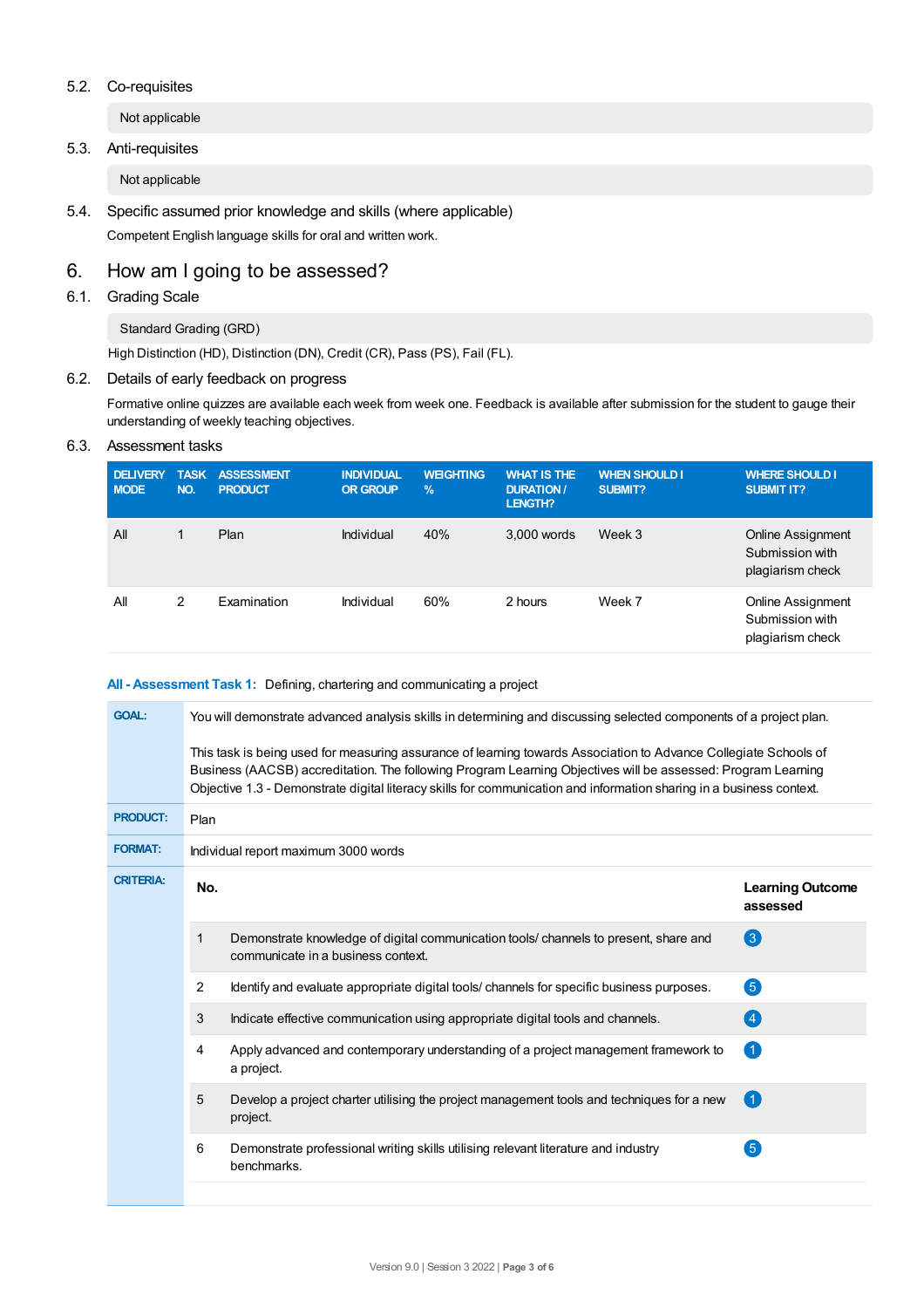#### **All - Assessment Task 2:** Open book online examination

| <b>GOAL:</b>     | You will demonstrate your advanced project management knowledge.<br>The examination will be based on a case study.                                                                                                                                            |                                                                                                   |                                     |  |  |  |
|------------------|---------------------------------------------------------------------------------------------------------------------------------------------------------------------------------------------------------------------------------------------------------------|---------------------------------------------------------------------------------------------------|-------------------------------------|--|--|--|
| <b>PRODUCT:</b>  | <b>Examination</b>                                                                                                                                                                                                                                            |                                                                                                   |                                     |  |  |  |
| <b>FORMAT:</b>   | This is an individual assessment. The final open book open web (OBOW) exam will focus on all aspects of the course.<br>Students will be required to focus on the application of key concepts of project management in the context of a project<br>case study. |                                                                                                   |                                     |  |  |  |
| <b>CRITERIA:</b> | No.                                                                                                                                                                                                                                                           |                                                                                                   | <b>Learning Outcome</b><br>assessed |  |  |  |
|                  |                                                                                                                                                                                                                                                               | Apply an advanced understanding of the project management body of knowledge,                      | (1)                                 |  |  |  |
|                  | 2                                                                                                                                                                                                                                                             | Exhibit knowledge of recent developments in project management,                                   |                                     |  |  |  |
|                  | 3                                                                                                                                                                                                                                                             | Apply project management knowledge in a business context,                                         | 24                                  |  |  |  |
|                  | 4                                                                                                                                                                                                                                                             | Interpret, apply and justify project management theories, tools, approaches and<br>methodologies. | 146                                 |  |  |  |
|                  |                                                                                                                                                                                                                                                               |                                                                                                   |                                     |  |  |  |

# 7. Directed study hours

A 12-unit course will have total of 150 learning hours which will include directed study hours (including online if required), self-directed learning and completion of assessable tasks. Directed study hours may vary by location. Student workload is calculated at 12.5 learning hours per one unit.

# 8. What resources do I need to undertake this course?

Please note: Course information, including specific information of recommended readings, learning activities, resources, weekly readings, etc. are available on the course Canvas site– Please log in as soon as possible.

### 8.1. Prescribed text(s) or course reader

Please note that you need to have regular access to the resource(s) listed below. Resources may be required or recommended.

| <b>REQUIRED?</b> | <b>AUTHOR</b>                                                      | <b>YEAR</b> | <b>TITLE</b>                    | <b>EDITION</b> | <b>PUBLISHER</b> |
|------------------|--------------------------------------------------------------------|-------------|---------------------------------|----------------|------------------|
| Required         | Timothy<br>Kloppenborg, Vittal S.<br>Anantatmula, Kathryn<br>Wells | 2018        | Contemporary Project Management | n/a            | Cengage Learning |

#### 8.2. Specific requirements

Not applicable

# 9. How are risks managed in this course?

Health and safety risks for this course have been assessed as low. It is your responsibility to review course material, search online, discuss with lecturers and peers and understand the health and safety risks associated with your specific course of study and to familiarise yourself with the University's general health and safety principles by reviewing the online [induction](https://online.usc.edu.au/webapps/blackboard/content/listContentEditable.jsp?content_id=_632657_1&course_id=_14432_1) training for students, and following the instructions of the University staff.

# 10. What administrative information is relevant to this course?

### 10.1. Assessment: Academic Integrity

Academic integrity is the ethical standard of university participation. It ensures that students graduate as a result of proving they are competent in their discipline. This is integral in maintaining the value of academic qualifications. Each industry has expectations and standards of the skills and knowledge within that discipline and these are reflected in assessment.

Academic integrity means that you do not engage in any activity that is considered to be academic fraud; including plagiarism, collusion or outsourcing any part of any assessment item to any other person. You are expected to be honest and ethical by completing all work yourself and indicating in your work which ideas and information were developed by you and which were taken from others. You cannot provide your assessment work to others.You are also expected to provide evidence of wide and critical reading, usually by using appropriate academic references.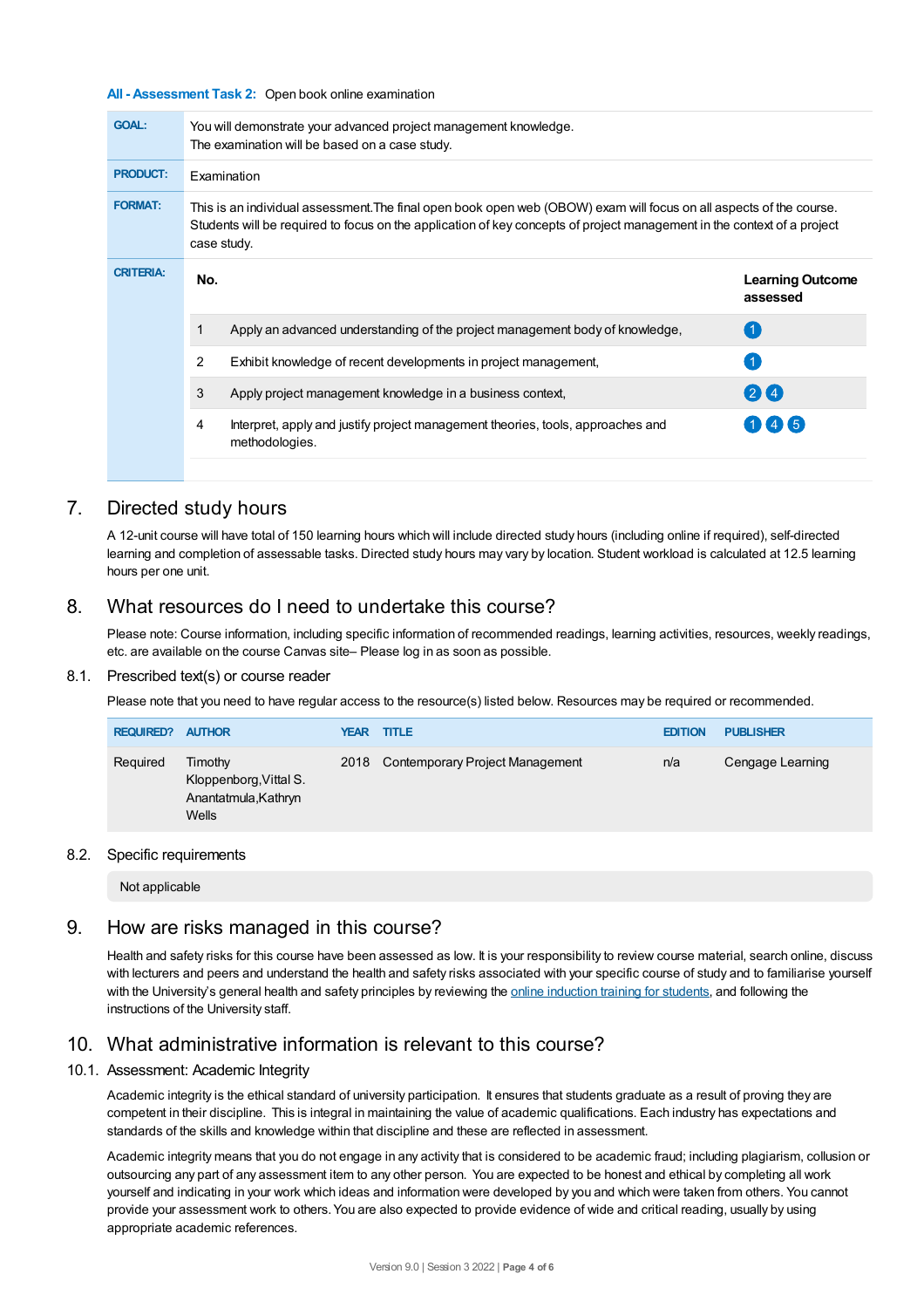In order to minimise incidents of academic fraud, this course may require that some of its assessment tasks, when submitted to Canvas, are electronically checked through Turnitin. This software allows for text comparisons to be made between your submitted assessment item and all other work to which Turnitin has access.

#### 10.2. Assessment: Additional Requirements

Eligibility for Supplementary Assessment

Your eligibility for supplementary assessment in a course is dependent of the following conditions applying:

The final mark is in the percentage range 47% to 49.4% The course is graded using the Standard Grading scale You have not failed an assessment task in the course due to academic misconduct

#### 10.3. Assessment: Submission penalties

Late submission of assessment tasks may be penalised at the following maximum rate:

- 5% (of the assessment task's identified value) per day for the first two days from the date identified as the due date for the assessment task.

- 10% (of the assessment task's identified value) for the third day - 20% (of the assessment task's identified value) for the fourth day and subsequent days up to and including seven days from the date identified as the due date for the assessment task.

- A result of zero is awarded for an assessment task submitted after seven days from the date identified as the due date for the assessment task. Weekdays and weekends are included in the calculation of days late. To request an extension you must contact your course coordinator to negotiate an outcome.

### 10.4. SafeUSC

USC is committed to a culture of respect and providing a safe and supportive environment for all members of our community. For immediate assistance on campus contact SafeUSC by phone: 07 [5430](tel:07%205430%201168) 1168 or using the [SafeZone](https://www.safezoneapp.com) app. For general enquires contact the SafeUSC team by phone 07 [5456](tel:07%205456%203864) 3864 or email [safe@usc.edu.au](mailto:safe@usc.edu.au).

The SafeUSC Specialist Service is a Student Wellbeing service that provides free and confidential support to students who may have experienced or observed behaviour that could cause fear, offence or trauma. To contact the service call 07 [5430](tel:07%205430%201226) 1226 or email [studentwellbeing@usc.edu.au](mailto:studentwellbeing@usc.edu.au).

## 10.5. Study help

For help with course-specific advice, for example what information to include in your assessment, you should first contact your tutor, then your course coordinator, if needed.

If you require additional assistance, the Learning Advisers are trained professionals who are ready to help you develop a wide range of academic skills. Visit the Learning [Advisers](https://www.usc.edu.au/current-students/student-support/academic-and-study-support/learning-advisers) web page for more information, or contact Student Central for further assistance: +61 7 5430 2890 or [studentcentral@usc.edu.au](mailto:studentcentral@usc.edu.au).

### 10.6. Wellbeing Services

Student Wellbeing provide free and confidential counselling on a wide range of personal, academic, social and psychological matters, to foster positive mental health and wellbeing for your academic success.

To book a confidential appointment go to [Student](https://studenthub.usc.edu.au/) Hub, email [studentwellbeing@usc.edu.au](mailto:studentwellbeing@usc.edu.au) or call 07 5430 1226.

### 10.7. AccessAbility Services

Ability Advisers ensure equal access to all aspects of university life. If your studies are affected by a disability, learning disorder mental health issue, injury or illness, or you are a primary carer for someone with a disability or who is considered frail and aged, [AccessAbility](https://www.usc.edu.au/learn/student-support/accessability-services/documentation-requirements) Services can provide access to appropriate reasonable adjustments and practical advice about the support and facilities available to you throughout the University.

To book a confidential appointment go to [Student](https://studenthub.usc.edu.au/) Hub, email [AccessAbility@usc.edu.au](mailto:AccessAbility@usc.edu.au) or call 07 5430 2890.

### 10.8. Links to relevant University policy and procedures

For more information on Academic Learning & Teaching categories including:

- Assessment: Courses and Coursework Programs
- Review of Assessment and Final Grades
- Supplementary Assessment
- Administration of Central Examinations
- Deferred Examinations
- Student Academic Misconduct
- Students with a Disability

Visit the USC website: <https://www.usc.edu.au/explore/policies-and-procedures#academic-learning-and-teaching>